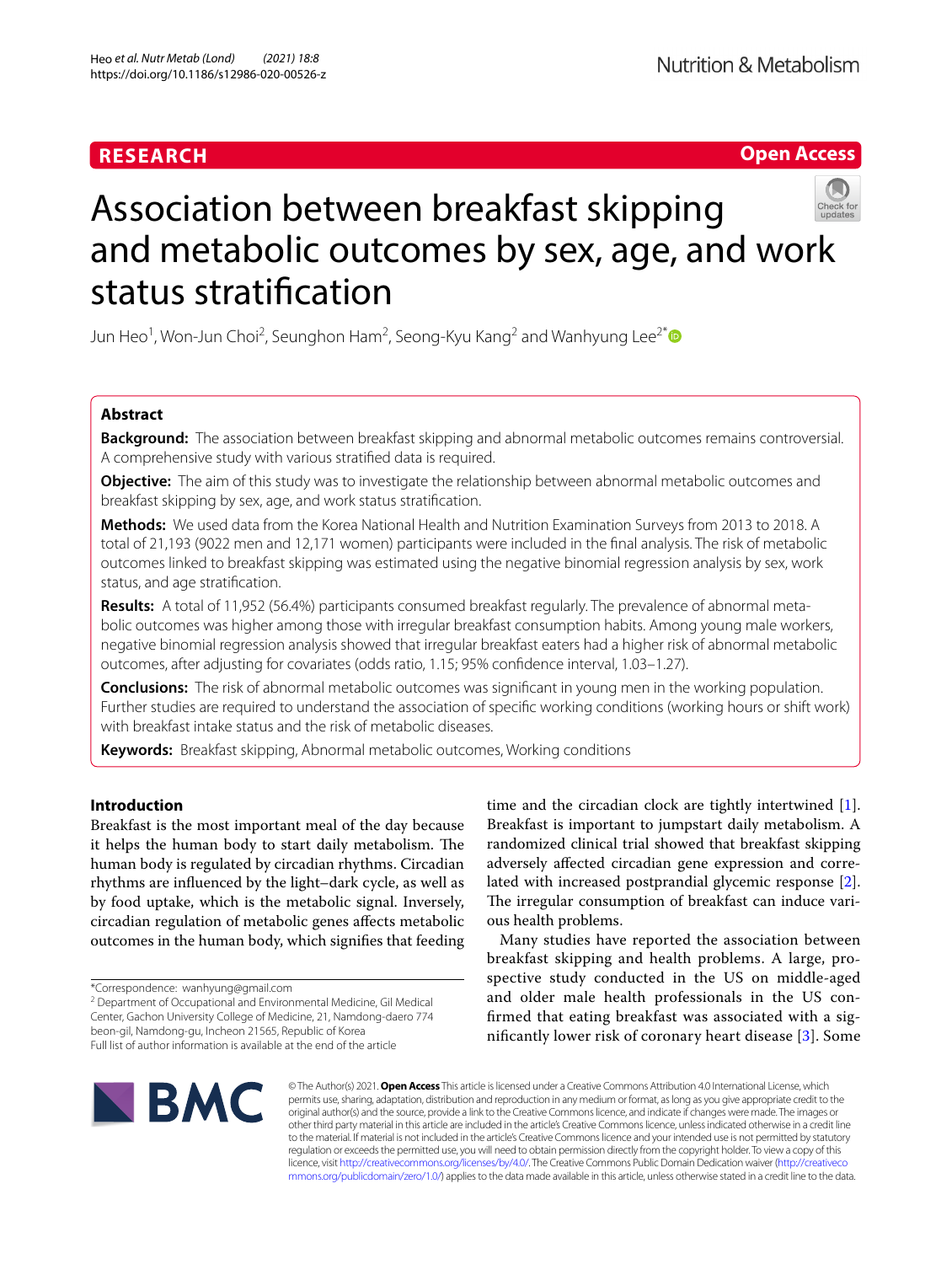studies found that individuals who skipped breakfast had higher rates of mortality [[4\]](#page-8-3), higher serum cholesterol levels [[5\]](#page-8-4), and frequent health-compromising behaviors [\[6](#page-8-5)], compared with regular breakfast eaters. In addition, other studies have reported that breakfast intake has many benefcial efects such as improved satiety, reduced incidence of food cravings [[7\]](#page-8-6) and improved cognitive function and academic performance [[8](#page-8-7)].

Breakfast skipping has a signifcant impact on body weight and metabolic outcomes. The relationship between breakfast skipping and high body mass index (BMI) values has been widely reported in adolescent populations in Europe [[9\]](#page-8-8), Hong Kong [[10\]](#page-8-9), and Fiji (girls) [\[11](#page-8-10)]. Similar associations were reported in the adult [[12](#page-8-11)], middle-aged adult [[13\]](#page-8-12), and elderly [[14\]](#page-8-13) populations. Many studies have reported the association between metabolic outcomes and breakfast skipping; however, more evidence is required. The strength of the association between breakfast habituation and metabolic outcomes varies according to age group, sex, and ethnicity. For instance, a cross-sectional study on 5316 American young adults showed that regular breakfast eaters were less likely to have elevated low-density lipoprotein cholesterol (LDL-C) levels, high blood pressure, and reduced serum high-density lipoprotein cholesterol (HDL-C) levels [[15\]](#page-8-14). In contrast, a study on 415 Korean adults confrmed that regular breakfast intake was associated with elevated triglyceride (TG) levels [ $16$ ]. Thus, studies on the association between breakfast skipping and metabolic syndrome remain conficting, warranting further studies on this subject.

This study was undertaken to  $(1)$  identify the relationship between breakfast skipping and metabolic outcomes in the Korean adult population and (2) demonstrate, in detail, the efect of breakfast skipping on metabolic outcomes according to age group, sex, and work status.

## **Methods**

# **Data and study participants**

We used data from the Korea National Health and Nutrition Examination Surveys (KNHANES) from 2013 to 2018. KNHANES, which has been conducted every year since 1998 by the Korea Centers for Disease Control and Prevention (KCDC), is a series of nationally representative, population-based surveys on the health and nutritional status of Korean citizens  $[17]$  $[17]$ . The KNHANES database is publicly available on their website [\(http://](http://knhanes.cdc.go.kr) [knhanes.cdc.go.kr,](http://knhanes.cdc.go.kr) available in Korean). More than 7000 participants were selected each year by the stratifed random sampling method. Data were collected through interviews, blood tests, urine tests, and physical examinations in the examination vehicle. KNHANES was approved by the KCDC Institutional Review Board, and all participants provided written informed consent. The total number of participants in KNHANES from 2013 to 2018 was 47,217. We excluded the following participants: (1) those older than 59years or less than 20years of age  $(n=16,394)$ ; (2) those who refused to answer questions regarding their work status (*n*=5063); and (3) those with missing information for metabolic outcomes, frequency of breakfast consumption, education level, and household income  $(n=4567)$ . After all the exclusions, the final number of participants included in this analysis was 21,193 (9022 men and 12,171 women, Fig. [1\)](#page-1-0).

# **Status of breakfast consumption**

The frequency of breakfast consumption was assessed using a self-administered questionnaire. Participants were asked to report the average number of breakfasts consumed per week in the past year; four categories were considered: 5–7/week, 3–4/week, 1–2/week, and 0/week. We then categorized the participants into two groups: (1) regular breakfast eaters (those who ate breakfast almost every day; 5–7/week category) and (2) irregular breakfast

<span id="page-1-0"></span>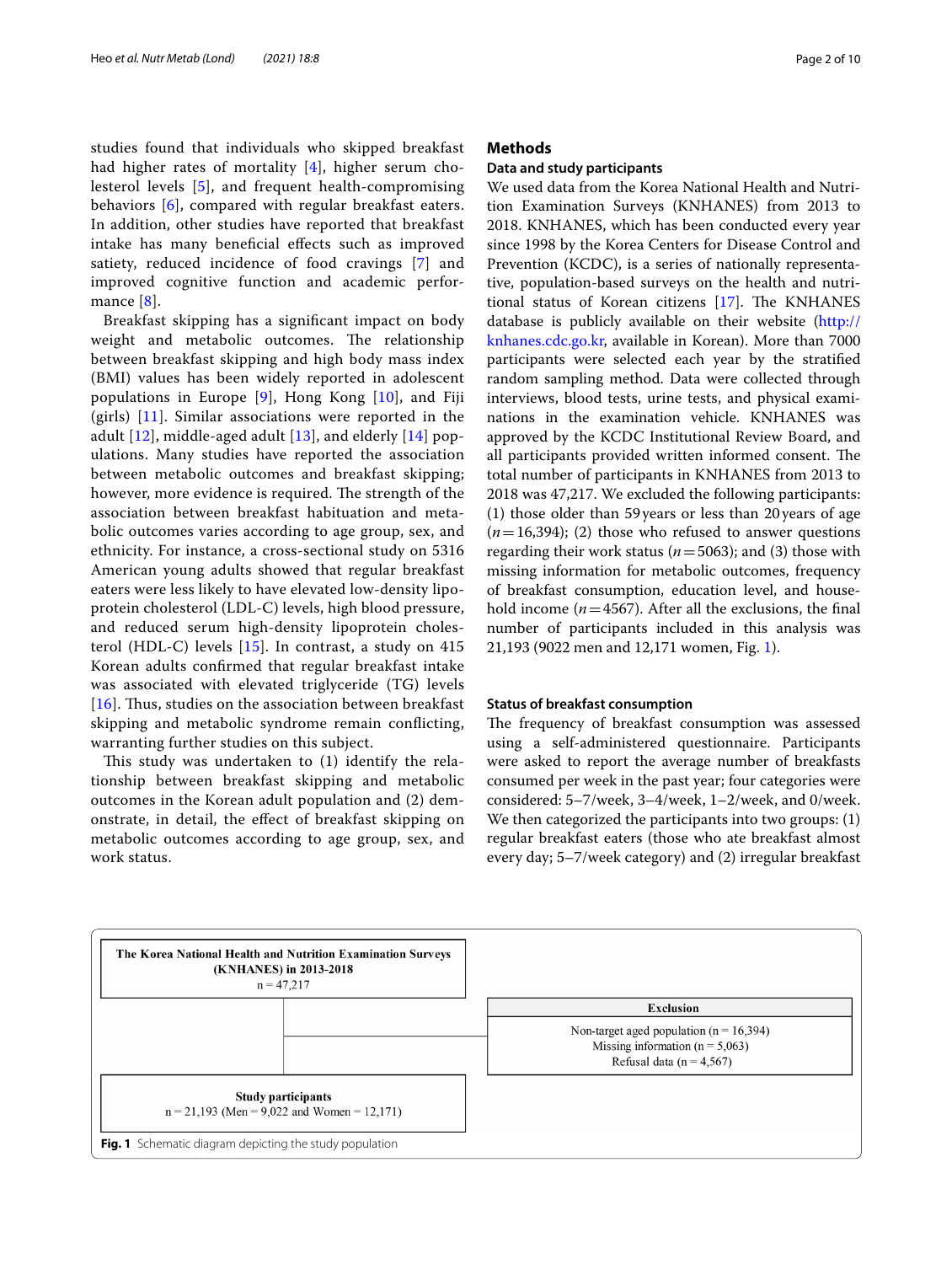eaters (those who ate breakfast rarely or never; 3–4/week, 1–2/week, and 0/week categories).

#### **Measurement of metabolic outcomes**

Metabolic outcomes included central obesity, raised blood pressure, raised fasting serum glucose, increased TG, and decreased HDL-C levels from defnition of metabolic syndrome according to the National Cholesterol Education Program Adult Treatment Panel III (NCEP-ATP III) criteria [[18\]](#page-8-17). Abnormal metabolic outcomes were defned as follows: (i) central obesity: waist circumference (WC)  $\geq$ 90cm in men, and WC  $\geq$ 80cm in women, in line with the Asian standard; (ii) raised blood pressure: systolic blood pressure≥130mmHg, diastolic blood pressure≥85mmHg, or pharmacologic treatment for hypertension; (iii) raised fasting serum glucose: fasting serum glucose  $\geq 100$  mg/dL or pharmacologic treatment for diabetes; (iv) elevated TG levels: serum TG ≥150mg/dL or pharmacologic treatment for dyslipidemia; and (v) decreased HDL-C: levels of  $\langle 40 \text{ mg/dL} \rangle$  in men and<50mg/dL in women or pharmacologic treatment for dyslipidemia. The presence of three or more is defned as metabolic syndrome.

Blood pressure was measured following the standard protocol using a mercury manometer [[19\]](#page-9-0). Serum glucose, TG, and HDL-C levels were measured on a Hitachi 7600–210 automatic analyzer (Hitachi, Japan), using the hexokinase UV, enzymatic, and homogeneous enzymatic colorimetric methods, respectively.

### **Covariates**

We considered age, education, household income, smoking, alcohol drinking, and physical activity as covariates. Workers were defned as a paid working group to reduce the heterogeneity of work characteristics. We classifed education into three categories based on the highest level of education as follows: (1) below middle school, (2) high school, and (3) university. Household income was divided into four quartiles. Smoking status was divided into three categories (current, former, and never). Alcohol intake was classifed into three categories (severe, moderate, and none). Physical activity was defned as "yes" if the participant performed vigorous-intensity physical activity for at least 75min, moderate-intensity physical activity for at least 150min, or an equivalent combination of moderate and vigorous activity per week [\[20](#page-9-1)].

### **Statistical analyses**

All statistical analyses were performed using Statistical Analysis System version 9.4 (SAS Institute, Cary, NC, USA). Chi-square tests were conducted to assess the diferences in general characteristics based on regular breakfast intake. Student t-tests were conducted to compare the average of each measurement of metabolic outcomes and the total number of abnormal metabolic outcomes, based on regular breakfast intake. Weighted prevalence of number of metabolic outcomes by breakfast consumption were calculated using the KNHANES sample weights which were constructed for sample participants to represent the Korean population by accounting for the complex survey design, survey non-response, and post-stratifcation. Number of abnormal metabolic outcomes showed non-normal distributions in the current study. The negative binomial model was selected to appropriate regression model considering Akaike information criteria and Bayesian information criteria, which are the criteria used for assessing model goodness of ft compared with Poisson or zero-infated negative binominal model. Multivariate negative binominal regressions were used to explore the association between the risk of increasing number of abnormal metabolic outcomes and regularity of breakfast intake, with adjustments for age, education level, income level, smoking, alcohol intake, and physical activity according to sex, work status, and age stratifcation, to estimate the odds ratio (OR) and 95% confdence intervals (CIs).

# **Results**

The baseline characteristics according to regular break-fast intake are presented in Table [1](#page-3-0). The total number of participants was 21,193 (9022 men and 12,171 women), and 11,952 (56.4%) were regular breakfast eaters. No signifcant diference was observed in regular breakfast intake between men and women. The participants were stratifed based on age as young (age, 20–39 years) and middle-aged (age, 40–59years). Among regular breakfast eaters, the percentage of young participants (*n*=2775, 23.2%) was signifcantly lower than that of middle-aged participants ( $n=9177, 76.8%$ ). The proportion of participants with a high level of education was higher among irregular breakfast eaters. In contrast, the proportion of participants with a larger household income was higher among regular breakfast eaters.

The percentage of those with unhealthy lifestyle habits was higher among irregular breakfast eaters, except for physical activity. In our study, 13.1% of regular breakfast eaters, compared with 22.5% of irregular breakfast eaters, were current smokers. Furthermore, only 8.9% of regular breakfast eaters were heavy drinkers, compared with 14.1% of the irregular breakfast eaters. There was no signifcant diference in physical activity level between regular breakfast and irregular breakfast eaters. Individuals with abnormal metabolic outcomes, except abdominal obesity, signifcantly tend to demonstrate regular breakfast consumption habits. The specific metabolic outcomes stratifed by working population are shown in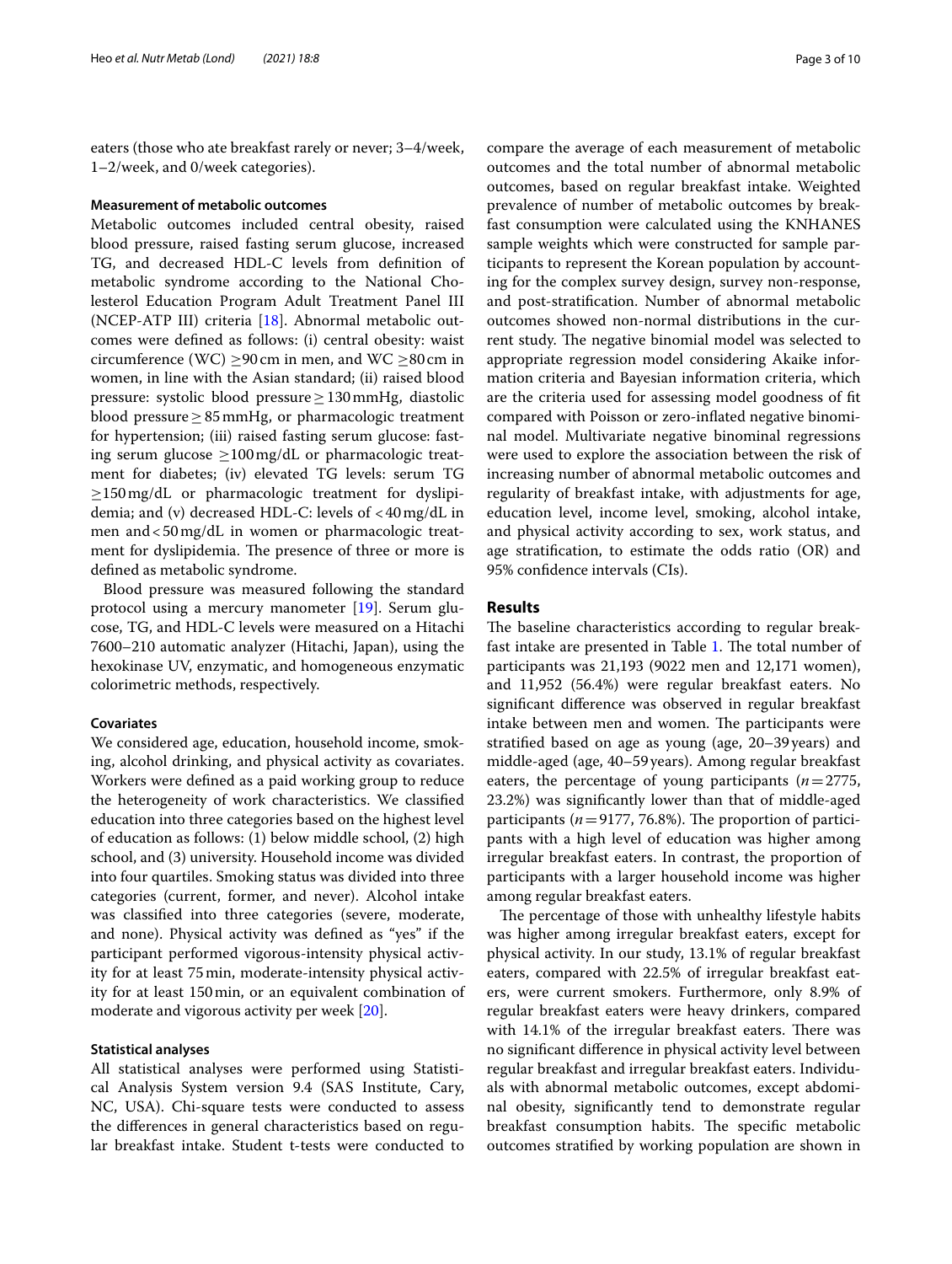<span id="page-3-0"></span>

|                          | Table 1 General characteristics of study participants |  |  |
|--------------------------|-------------------------------------------------------|--|--|
| by breakfast consumption |                                                       |  |  |

| <b>Characteristics</b> | Regular breakfast, n (%) | <i>p</i> -value |         |
|------------------------|--------------------------|-----------------|---------|
|                        | Yes                      | No              |         |
| Total                  | 11,952 (56.4)            | 9241 (43.6)     |         |
| Sex                    |                          |                 | 0.1100  |
| Men                    | 5031 (42.1)              | 3991 (43.2)     |         |
| Women                  | 6921 (57.9)              | 5250 (56.8)     |         |
| Age                    |                          |                 | < 0001  |
| $20 - 39$              | 2775 (23.2)              | 4544 (49.2)     |         |
| $40 - 59$              | 9177 (76.8)              | 4697 (50.8)     |         |
| Education              |                          |                 | < 0001  |
| Middle school          | 3671 (30.7)              | 1707 (18.5)     |         |
| High school            | 3878 (32.5)              | 3435 (37.2)     |         |
| College or more        | 4403 (36.8)              | 4099 (44.4)     |         |
| Household income       |                          |                 | <.0001  |
| 1st Quartile           | 942 (7.9)                | 821 (8.9)       |         |
| 2nd Quartile           | 2707 (22.7)              | 2278 (24.6)     |         |
| 3rd Quartile           | 3785 (31.7)              | 3086 (33.4)     |         |
| 4th Quartile           | 4518 (37.8)              | 3056 (33.1)     |         |
| Smoking                |                          |                 | < 0001  |
| None                   | 8636 (72.3)              | 5856 (63.4)     |         |
| Past                   | 1754 (14.7)              | 1304 (14.1)     |         |
| Current                | 1562 (13.1)              | 2081 (22.5)     |         |
| Drinking               |                          |                 | < 0001  |
| None                   | 4122 (34.6)              | 2105 (22.8)     |         |
| Moderate               | 6743 (56.5)              | 5829 (63.1)     |         |
| Severe                 | 1062 (8.9)               | 1300 (14.1)     |         |
| Physical activity      |                          |                 | 0.0008  |
| No or unknown          | 7304 (61.1)              | 5438 (58.9)     |         |
| Yes                    | 4648 (38.9)              | 3803 (41.2)     |         |
| Working                |                          |                 | < 0001  |
| No                     | 7042 (58.9)              | 4754 (51.4)     |         |
| Yes                    | 4910 (41.1)              | 4487 (48.6)     |         |
| Abdominal obesity      |                          |                 | 0.4420  |
| No                     | 9601 (80.3)              | 7384 (79.9)     |         |
| Yes                    | 2351 (19.7)              | 1857 (20.1)     |         |
| Raised blood pressure  |                          |                 | < 0001  |
| Νo                     | 8954 (74.9)              | 7305 (79.1)     |         |
| Yes                    | 2998 (25.1)              | 1936 (20.9)     |         |
| Raised fasting glucose |                          |                 | < 0001  |
| No                     | 8932 (74.7)              | 7128 (77.1)     |         |
| Yes                    | 3020 (25.3)              | 2113 (22.9)     |         |
| Increased TG           |                          |                 | 0.0195  |
| No                     | 8674 (72.6)              | 6839 (74.1)     |         |
| Yes                    | 3278 (27.4)              | 2402 (26.9)     |         |
| Decreased HDL-C        |                          |                 | < .0001 |
| No                     | 7877 (65.9)              | 6428 (69.6)     |         |
| Yes                    | 4075 (34.1)              | 2813 (30.4)     |         |
| Metabolic syndrome     |                          |                 | < .0001 |
| No                     | 9523 (79.7)              | 7617 (82.4)     |         |

# **Table 1 (continued)**

| <b>Characteristics</b>                                                                                                                        | Regular breakfast, n (%) | <i>p</i> -value |  |
|-----------------------------------------------------------------------------------------------------------------------------------------------|--------------------------|-----------------|--|
|                                                                                                                                               | Yes                      | Νo              |  |
| Yes                                                                                                                                           | 2429 (20.3)              | 1624 (17.6)     |  |
| Abdominal obesity: WC > 90 cm for male, WC > 80 cm for female (Asian modified)                                                                |                          |                 |  |
| Raised blood pressure: Systolic blood pressure > 130 mmHg, Diastolic blood<br>pressure > 85 mmHq, or pharmacologic treatment for hypertension |                          |                 |  |

Raised fasting plasma glucose: Plasma fasting glucose ≥ 100mg/dL or pharmacologic treatment for diabetes

Increased triglyceride(TG): Plasma triglyceride ≥ 150mg/dL or pharmacologic treatment for dyslipidemia

Decreased high density lipoprotein cholesterol(HDL-C): Plasma HDL-C<40mg/ dL for male, Plasma-HDL-C<50mg/dL for female or pharmacologic treatment for dyslipidemia

Metabolic syndrome: Three or more of the above traits (NCEP-ATP III Criteria)

Table [2](#page-4-0). We considered the average value of each metabolic outcome according to the breakfast consumption status. Age was not stratifed in the above analysis.

The weighted prevalence of abnormal metabolic outcome according to breakfast consumption status, stratifed by age, sex, and working status is presented in Table [3.](#page-5-0) After stratifcation of sex, age, and working status, there was a signifcant diference in weighted prevalence between regular and irregular breakfast eaters. Among young male workers, 41.0 and 34.9% of regular and irregular breakfast eaters, respectively, had normal metabolic outcomes, with zero metabolic abnormality. In contrast, in the middle-aged female worker group, regular breakfast eaters had a signifcantly higher number of metabolic abnormalities.

The association between metabolic abnormalities and irregular breakfast consumption after adjusting for age, education, household income, smoking status, alcohol drinking status, and physical activity is presented in Table [4.](#page-6-0) Negative binomial regression analysis revealed that an irregular breakfast group had a higher risk of increased number of metabolic abnormalities in the younger working men population than regular breakfast group (odds ratio, 1.15; 95% confdence interval, 1.03– 1.27). There was no significant association between the number of metabolic abnormalities and irregular breakfast consumption in middle-aged female workers after adjustment.

# **Discussion**

We conducted this study to understand the association between regular breakfast intake and metabolic outcomes by sex, work status, and age group stratifcation. The breakfast consumption pattern was consistent with previous studies. Of the total participants, 56.4% consumed breakfast regularly. Similar patterns was observed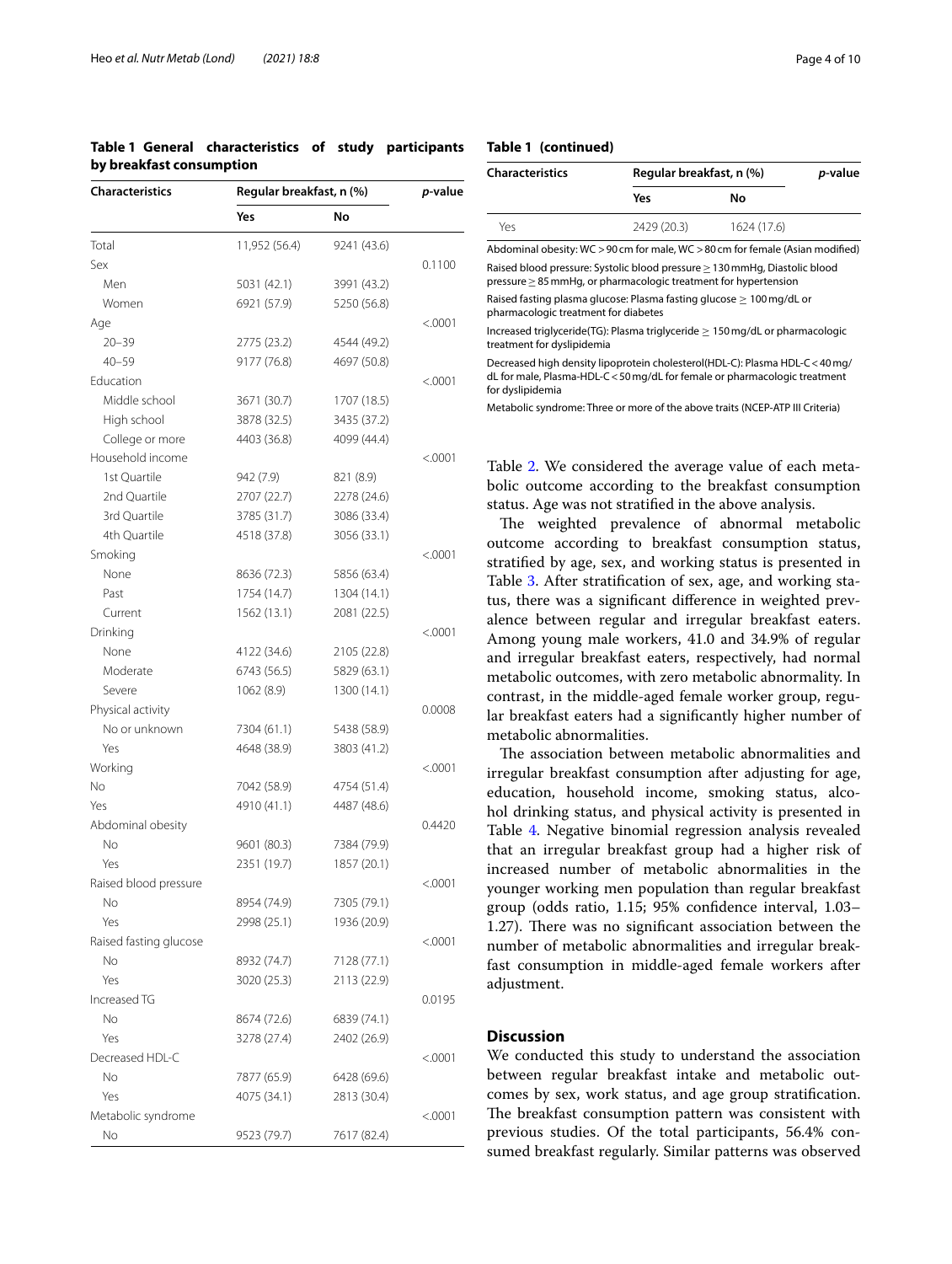<span id="page-4-0"></span>

| Characteristics                       | Regular breakfast, mean (standard deviation) | p-value      |         |
|---------------------------------------|----------------------------------------------|--------------|---------|
|                                       | Yes                                          | No           |         |
| Total participants                    |                                              |              |         |
| Men                                   |                                              |              |         |
| Abdominal circumference (cm)          | 82.53 (11.2)                                 | 83.83 (10.8) | 0.0083  |
| Systolic blood pressure (mmHg)        | 116.7 (13.7)                                 | 116.8 (12.7) | 0.9456  |
| Diastolic blood pressure (mmHg)       | 76.32 (11.5)                                 | 77.53 (10.9) | < .0001 |
| Fasting glucose level (mg/dL)         | 99.74 (22.5)                                 | 98.05 (21.2) | 0.0003  |
| TG level (mg/dL)                      | 149.6 (13.7)                                 | 156.8 (13.8) | 0.0128  |
| HDL-C level (mg/dL)                   | 48.14 (10.9)                                 | 47.95 (10.9) | 0.3939  |
| Number of abnormal metabolic outcomes | 1.52(1.5)                                    | 1.51(1.4)    | 0.7491  |
| Women                                 |                                              |              |         |
| Abdominal circumference (cm)          | 75.69 (9.6)                                  | 75.30 (9.7)  | 0.0285  |
| Systolic blood pressure (mmHg)        | 111.2 (14.8)                                 | 109.0 (13.3) | < .0001 |
| Diastolic blood pressure (mmHg)       | 72.47 (9.9)                                  | 72.15 (9.5)  | 0.0662  |
| Fasting glucose level (mg/dL)         | 94.78 (18.1)                                 | 93.68 (18.2) | 0.0010  |
| TG level (mg/dL)                      | 105.9 (79.5)                                 | 101.7 (73.9) | 0.0028  |
| HDL-C level (mg/dL)                   | 55.06 (12.2)                                 | 56.30 (12.3) | < .0001 |
| Number of abnormal metabolic outcomes | 1.17(1.3)                                    | 0.97(1.2)    | < .0001 |
| Non-working population                |                                              |              |         |
| Men                                   |                                              |              |         |
| Abdominal circumference (cm)          | 80.18 (12.5)                                 | 81.96 (11.8) | < .0001 |
| Systolic blood pressure (mmHg)        | 115.4 (13.5)                                 | 116.2 (13.0) | 0.0306  |
| Diastolic blood pressure (mmHg)       | 73.47 (12.2)                                 | 75.61 (11.4) | < .0001 |
| Fasting glucose level (mg/dL)         | 98.98 (21.6)                                 | 97.84 (22.2) | 0.0841  |
| TG level (mg/dL)                      | 136.7 (12.5)                                 | 148.0 (13.5) | 0.0042  |
| HDL-C level (mg/dL)                   | 48.47 (10.9)                                 | 48.45 (10.8) | 0.9474  |
| Number of abnormal metabolic outcomes | 1.34(1.4)                                    | 1.36(1.4)    | 0.6741  |
| Women                                 |                                              |              |         |
| Abdominal circumference (cm)          | 75.19 (10.0)                                 | 75.41 (10.2) | 0.3559  |
| Systolic blood pressure (mmHg)        | 110.9 (14.7)                                 | 109.0 (13.3) | < .0001 |
| Diastolic blood pressure (mmHg)       | 71.89 (10.1)                                 | 71.87 (9.6)  | 0.9338  |
| Fasting glucose level (mg/dL)         | 94.58 (17.5)                                 | 94.20 (20.1) | 0.4166  |
| TG level (mg/dL)                      | 107.7 (77.0)                                 | 104.2 (72.1) | 0.0500  |
| HDL-C level (mg/dL)                   | 54.51 (11.9)                                 | 55.68 (12.3) | < .0001 |
| Number of abnormal metabolic outcomes | 1.18(1.3)                                    | 1.03(1.2)    | < .0001 |
| Working population                    |                                              |              |         |
| Men                                   |                                              |              |         |
| Abdominal circumference (cm)          | 85.27 (8.7)                                  | 85.40 (9.5)  | 0.6219  |
| Systolic blood pressure (mmHg)        | 118.3 (13.8)                                 | 117.2 (12.4) | 0.0035  |
| Diastolic blood pressure (mmHg)       | 79.65 (9.8)                                  | 79.14 (10.2) | 0.0925  |
| Fasting glucose level (mg/dL)         | 100.6 (23.5)                                 | 98.23 (20.4) | 0.0003  |
| TG level (mg/dL)                      | 164.7 (14.8)                                 | 164.3 (14.0) | 0.9257  |
| HDL-C level (mg/dL)                   | 47.77 (10.8)                                 | 47.53 (10.9) | 0.4624  |
| Number of abnormal metabolic outcomes |                                              |              |         |
| Women                                 | 1.72(1.4)                                    | 1.63(1.4)    | 0.0375  |
|                                       | 76.53 (8.9)                                  |              |         |
| Abdominal circumference (cm)          |                                              | 75.16 (9.1)  | < .0001 |
| Systolic blood pressure (mmHg)        | 111.7 (14.9)                                 | 108.9 (13.2) | < .0001 |
| Diastolic blood pressure (mmHg)       | 73.45 (9.6)                                  | 72.49 (9.3)  | 0.0004  |
| Fasting glucose level (mg/dL)         | 95.12 (19.1)                                 | 93.02 (15.4) | < .0001 |
| TG level (mg/dL)                      | 102.9 (83.5)                                 | 98.56 (76.0) | 0.0580  |
| HDL-C level (mg/dL)                   | 56.00 (12.4)                                 | 57.09 (12.4) | 0.0021  |
| Number of abnormal metabolic outcomes | 1.16(1.3)                                    | 0.91(1.1)    | < .0001 |

*TG* Triglyceride

*HDL-C* High density lipoprotein - Cholesterol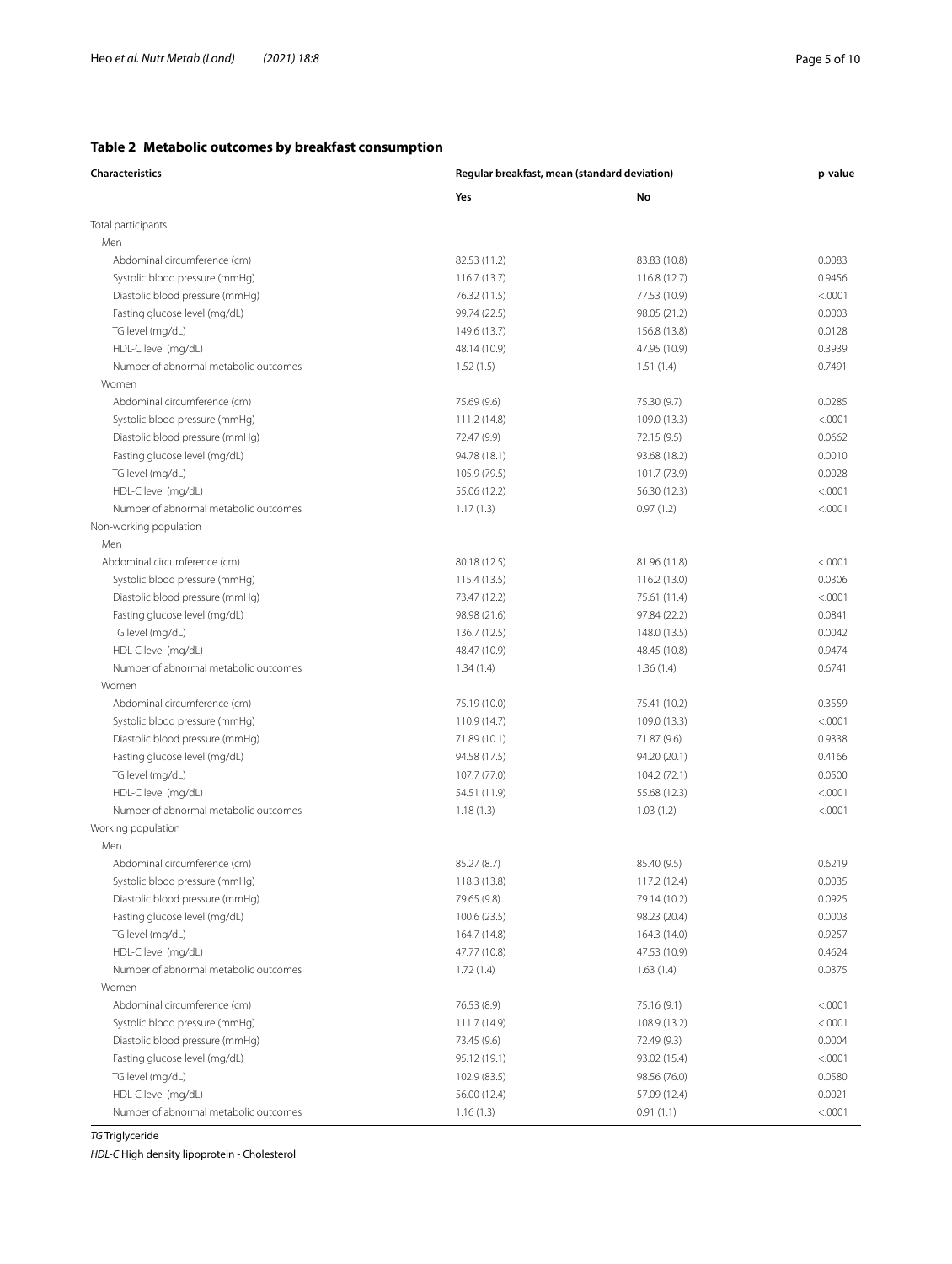# <span id="page-5-0"></span>**Table 3 Weighted prevalence of abnormal metabolic outcome by breakfast consumption**

|                                                  | Number of metabolic abnormalities, Regular / Irregular breakfast, % of row (standard errors) |                           |                           |                           | p-value                                   |                               |          |
|--------------------------------------------------|----------------------------------------------------------------------------------------------|---------------------------|---------------------------|---------------------------|-------------------------------------------|-------------------------------|----------|
|                                                  | 0                                                                                            | 1                         | $\overline{2}$            | 3                         | 4                                         | 5                             |          |
| Total participants<br>$(n=27,627,602)$           | 37.3 (0.4)/ 40.7<br>(0.3)                                                                    | 25.6 (0.3)/ 25.8<br>(0.3) | 16.8 (0.2)/ 15.9<br>(0.2) | 11.0(0.2)/10.1<br>(0.2)   | 6.9(0.1)/5.3(0.1)                         | $2.3$ (0.1)/ 2.1 (0.1) <.0001 |          |
| Men<br>$(n=13,597,358)$                          | 32.6 (0.5)/ 33.0<br>(0.5)                                                                    | 22.9 (0.4)/24.2<br>(0.3)  | 18.9 (0.3)/ 18.7<br>(0.3) | 13.4 (0.3)/ 13.5<br>(0.3) | 9.0(0.2)/7.6(0.2)                         | 3.2(0.1)/3.0(0.1)             | 0.3096   |
| Younger aged Men<br>$(n=5,534,982)$              | 42.2 (0.8)/ 36.1<br>(0.8)                                                                    | 25.4 (0.6)/26.0<br>(0.7)  | 17.6 (0.5)/ 18.0<br>(0.7) | 8.7(0.3)/11.6(0.5)        | $5.1$ (0.3)/ 6.3 (0.4)                    | 1.0(0.1)/2.0(0.2)             | 0.0067   |
| Middle aged Men<br>$(n=8,062,377)$               | 29.1 (0.6)/29.1<br>(0.5)                                                                     | 22.0 (0.5)/ 21.8<br>(0.4) | 19.4 (0.5)/ 19.6<br>(0.4) | 15.1(0.4)/15.9<br>(0.4)   | $10.4(0.4)/9.2(0.3)$ 4.0 $(0.2)/4.3(0.2)$ |                               | 0.8014   |
| Women<br>$(n=14,030,244)$                        | 41.8 (0.5)/ 48.5<br>(0.5)                                                                    | 28.2 (0.4)/ 27.5<br>(0.4) | 14.8 (0.3)/ 13.0<br>(0.3) | 8.8(0.2)/6.6(0.2)         | 5.1(0.2)/3.1(0.1)                         | 1.5(0.1)/1.2(0.1)             | < 0.0001 |
| Younger aged<br>Women<br>$(n=5,408,303)$         | 58.1 (0.7)<br>/ 57.4 (0.9)                                                                   | 26.6(0.5)<br>/ 26.3 (0.6) | 10.3(0.3)<br>/10.6(0.4)   | 3.1(0.2)<br>/3.9(0.3)     | 1.3(0.1)<br>/1.3(0.1)                     | 0.6(0.1)<br>/ 0.5 (0.1)       | 0.8674   |
| Middle aged<br>Women<br>$(n=8,621,941)$          | 35.8(0.6)<br>/38.7(0.5)                                                                      | 28.7(0.5)<br>/28.9(0.4)   | 16.4(0.4)<br>/15.7(0.3)   | 10.9(0.3)<br>/ 9.6(0.2)   | 6.4(0.2)<br>/ 5.0 (0.2)                   | 1.8(0.1)<br>/2.0(0.1)         | 0.0516   |
| Non-working<br>population<br>$(n=14,787,523)$    | 39.6(0.5)<br>/42.6(0.4)                                                                      | 26.1(0.4)<br>/25.6(0.3)   | 15.3(0.3)<br>/15.1(0.3)   | 10.3(0.2)<br>/9.2(0.2)    | 6.6(0.2)<br>/5.3(0.2)                     | 2.1(0.1)<br>/ 2.2 (0.1)       | 0.0165   |
| Men<br>$(n=6,443,456)$                           | 37.4(0.7)<br>/37.3(0.7)                                                                      | 22.8(0.6)<br>/23.6(0.5)   | 15.6(0.5)<br>/17.4(0.5)   | 12.5(0.4)<br>/ 11.7 (0.4) | 8.5(0.3)<br>/7.1(0.3)                     | 3.1(0.2)<br>/3.0(0.2)         | 0.4675   |
| Younger aged Men 44.1 (1.3)<br>$(n = 1,990,178)$ | /38.1(1.5)                                                                                   | 26.8(1.0)<br>/26.8(1.2)   | 14.9(0.8)<br>/17.0(1.1)   | 8.3(0.5)<br>/10.6(0.8)    | 5.5(0.5)<br>/5.6(0.7)                     | 0.4(0.1)<br>/1.9(0.3)         | 0.2059   |
| Middle aged Men<br>$(n=4,453,278)$               | 35.8(0.8)<br>/36.6(0.7)                                                                      | 21.9(0.7)<br>/20.9(0.5)   | 15.9(0.6)<br>/17.7(0.5)   | 13.5(0.6)<br>/ 12.6(0.4)  | 9.3(0.5)<br>/8.3(0.3)                     | 3.7(0.3)<br>/3.9(0.2)         | 0.7652   |
| Women<br>$(n=8,344,068)$                         | 41.2(0.6)<br>/46.8(0.6)                                                                      | 28.6(0.5)<br>/27.2(0.5)   | 15.1(0.4)<br>/13.2(0.3)   | 8.7(0.3)<br>/7.2(0.2)     | 5.1(0.2)<br>/3.9(0.2)                     | 1.4(0.1)<br>/ 1.6 (0.1)       | 0.0003   |
| Younger aged<br>Women<br>$(n=2,754,380)$         | 55.9 (1.0)<br>/56.0(1.1)                                                                     | 26.9(0.7)<br>/25.3(0.9)   | 11.8(0.5)<br>/ 11.3(0.6)  | 3.1(0.2)<br>/5.0(0.4)     | 1.5(0.1)<br>/ 1.8 (0.2)                   | 0.9(0.2)<br>/ 0.6 (0.2)       | 0.4899   |
| Middle aged<br>Women<br>$(n=5,589,687)$          | 36.9(0.7)<br>/38.5(0.6)                                                                      | 29.1(0.6)<br>/29.0(0.5)   | 16.1(0.5)<br>/15.0(0.4)   | 10.2(0.4)<br>/ 9.3 (0.3)  | 6.1(0.3)<br>/5.8(0.2)                     | 1.5(0.1)<br>/ 2.4 (0.1)       | 0.2629   |
| Working<br>population<br>$(n=12,840,079)$        | 34.4 (0.5)<br>/38.9(0.5)                                                                     | 25.0(0.4)<br>/ 26.1 (0.4) | 18.7(0.3)<br>/16.6(0.3)   | 11.9(0.3)<br>/10.9(0.3)   | 7.4(0.2)<br>/ 5.4 (0.2)                   | 2.6(0.1)<br>/2.1(0.1)         | < .0001  |
| Men<br>$(n=7,153,902)$                           | 27.6(0.6)<br>/29.7(0.6)                                                                      | 23.0(0.5)<br>/ 24.6(0.6)  | 22.2(0.5)<br>/19.7(0.5)   | 14.3(0.4)<br>/14.9(0.5)   | 9.4(0.3)<br>/8.0(0.3)                     | 3.4(0.2)<br>/3.0(0.2)         | 0.1410   |
| Younger aged Men<br>$(n=3,544,804)$              | 41.0(0.9)<br>/34.9(1.0)                                                                      | 24.6(0.7)<br>/25.5(1.0)   | 19.2(0.6)<br>/18.5(0.8)   | 8.9(0.4)<br>/12.2(0.7)    | 4.8(0.3)<br>/6.7(0.5)                     | 1.4(0.2)<br>/ 2.1 (0.3)       | 0.0458   |
| Middle aged Men<br>$(n = 3,609,098)$             | 20.8(0.8)<br>/ 20.0 (0.6)                                                                    | 22.2(0.8)<br>/ 23.0 (0.6) | 23.8 (0.8)<br>/ 21.8(0.6) | 17.1(0.7)<br>/ 20.0 (0.6) | 11.8(0.6)<br>/ 10.3 (0.6)                 | 4.4(0.4)<br>/4.9(0.3)         | 0.4969   |
| Women<br>$(n=5,686,176)$                         | 42.8(0.7)<br>/50.5(0.8)                                                                      | 27.5(0.6)<br>/27.9(0.6)   | 14.2(0.4)<br>/ 12.8(0.4)  | 9.0(0.3)<br>/5.9(0.3)     | 5.0(0.2)<br>/ 2.1 (0.2)                   | 1.6(0.1)<br>/ 0.8 (0.1)       | < .0001  |
| Younger aged<br>Women<br>$(n=2,653,923)$         | 60.5(1.0)<br>/58.8(1.3)                                                                      | 26.3(0.7)<br>/27.2(0.9)   | 8.7(0.4)<br>/ 9.9(0.6)    | 3.1(0.2)<br>/2.9(0.3)     | 1.2(0.1)<br>/ 0.8 (0.2)                   | 0.3(0.1)<br>/ 0.4 (0.1)       | 0.8927   |
| Middle aged<br>Women<br>$(n=3.032.254)$          | 33.5(0.8)<br>/38.9(0.8)                                                                      | 28.1(0.8)<br>/28.8(0.7)   | 17.1(0.6)<br>/ 16.8 (0.5) | 12.1(0.5)<br>/ 10.2 (0.4) | 7.0(0.4)<br>/3.9(0.3)                     | 2.3(0.2)<br>/ 1.4 (0.1)       | 0.0033   |

in a previous Korean study using KNHANES 2017 data, 57.9% [\[21\]](#page-9-2).

The results of this study showed that irregular breakfast intake (<5 times per week) was closely linked to higher risk of increasing number of abnormal metabolic outcomes, especially in young men in the working population than regular breakfast intake. These results are consistent with a previous study that used the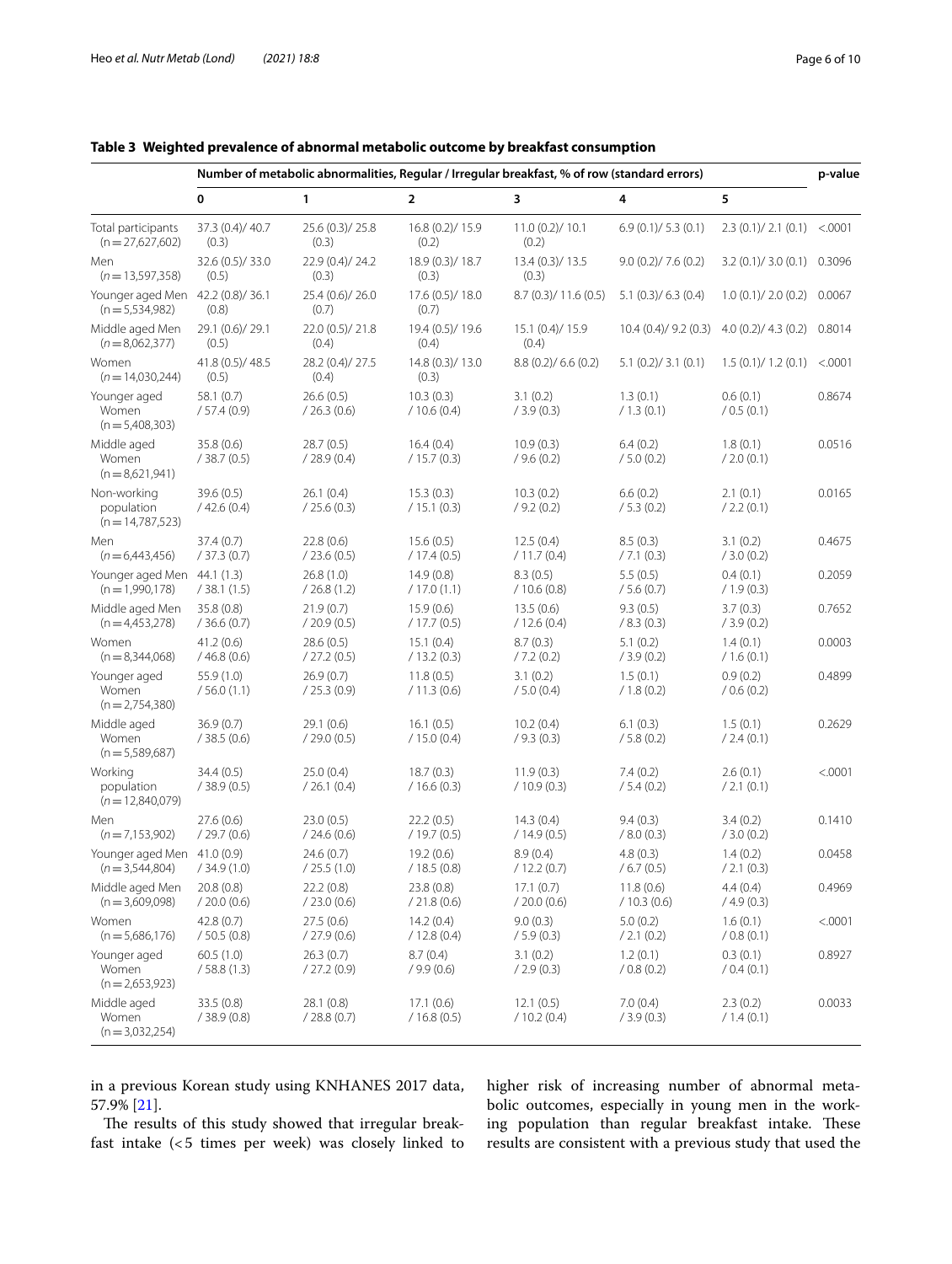|                                         | Odds Ratio (95% Confidence Interval)<br>referred regular breakfast group in each<br>category |
|-----------------------------------------|----------------------------------------------------------------------------------------------|
| Total participants ( $n = 21,193$ )     | $1.05(1.01 - 1.08)$                                                                          |
| Men $(n = 9022)$                        | $1.11(1.06 - 1.15)$                                                                          |
| Younger aged Men $(n = 3065)$           | $1.14(1.06 - 1.23)$                                                                          |
| Middle aged Men $(n = 5957)$            | $1.08(1.03 - 1.14)$                                                                          |
| Women $(n = 12, 171)$                   | $1.02(0.98 - 1.07)$                                                                          |
| Younger aged Women ( $n = 4254$ )       | $1.06(0.96 - 1.17)$                                                                          |
| Middle aged Women ( $n = 7917$ )        | $1.01(0.96 - 1.07)$                                                                          |
| Non-working population ( $n = 11,796$ ) | $1.05(1.00 - 1.10)$                                                                          |
| Men $(n=4527)$                          | $1.07(1.01 - 1.14)$                                                                          |
| Younger aged Men $(n = 1066)$           | $1.12(0.97 - 1.29)$                                                                          |
| Middle aged Men $(n = 3461)$            | $1.04(0.97 - 1.12)$                                                                          |
| Women $(n=7269)$                        | $1.06(1.00 - 1.12)$                                                                          |
| Younger aged Women $(n=2177)$           | $1.09(0.96 - 1.25)$                                                                          |
| Middle aged Women ( $n = 5092$ )        | $1.06(0.99 - 1.13)$                                                                          |
| Working population ( $n = 9397$ )       | $1.05(1.00 - 1.10)$                                                                          |
| Men $(n = 4495)$                        | $1.14(1.08-1.21)$                                                                            |
| Younger aged Men $(n = 1999)$           | $1.15(1.03 - 1.27)$                                                                          |
| Middle aged Men $(n = 2496)$            | $1.12(1.04 - 1.20)$                                                                          |
| Women $(n=4902)$                        | $0.99(0.92 - 1.06)$                                                                          |
| Younger aged Women ( $n = 2077$ )       | $1.03(0.90 - 1.18)$                                                                          |
| Middle aged Women ( $n = 2825$ )        | $0.96(0.89 - 1.05)$                                                                          |
|                                         |                                                                                              |

<span id="page-6-0"></span>**Table 4 Association between the number of metabolic abnormalities and irregular breakfast consumption, using negative binomial regression**

All models are adjusted for age, educational level, income level, smoking, alcohol drinking, and physical activity

Bolds are indicated statistical signifcance. (p-value <0.05)

Younger population is 20–39years old

Middle-aged population is 40–59years old

KNHANES data and showed that breakfast consumption patterns were associated with a risk of metabolic outcomes [\[22\]](#page-9-3). Furthermore, our results corresponds with that of a review article, which reported that daily breakfast consumers were less likely to have cardiovascular disease risk factors, including elevated serum LDL-C levels, low serum HDL-C levels, and elevated blood pressure [[23\]](#page-9-4).

As shown in Tables [1](#page-3-0) and [2,](#page-4-0) regular breakfast eaters had more abnormal metabolic outcomes. After stratifcation by age, sex, and working status, young male workers and middle-aged female workers had signifcant diferences. Table [3](#page-5-0) shows that regular breakfast eaters among young male workers tended to have a smaller number of metabolic abnormalities, while regular breakfast eaters in the middle-aged female worker group had a larger number of metabolic abnormalities. However, after adjusting for covariates, the signifcance disappeared only in the middle-aged female worker group.

According to a previous study, there was no signifcant association between breakfast skipping and abnormal

metabolic outcomes in women. A Japanese longitudinal cohort study on factory employees showed that the average frequency of breakfast skipping was not associated with BMI and waist circumference in women [\[24](#page-9-5)]. Our results are consistent with those of the aforementioned study, and there are several explanations for this result. Postmenopausal status is known to be associated with abnormal metabolic outcomes. In middle-aged women, postmenopausal status has been reported to affect the outcome [[25](#page-9-6)]. One study reported lower BMI and appearance-related satisfaction levels among young Korean university female students compared with European and American students  $[26]$  $[26]$ . This could increase the risk of eating disorders in young women, which might have afected the results.

Another cross-sectional study using the KNHANES data reported a diferent result and stated that the risk of abnormal metabolic outcomes increased in both men and women [[27\]](#page-9-8). However, the defnition of breakfast skipping in that study was diferent from that of our study. In that study, a breakfast skipper was defned as a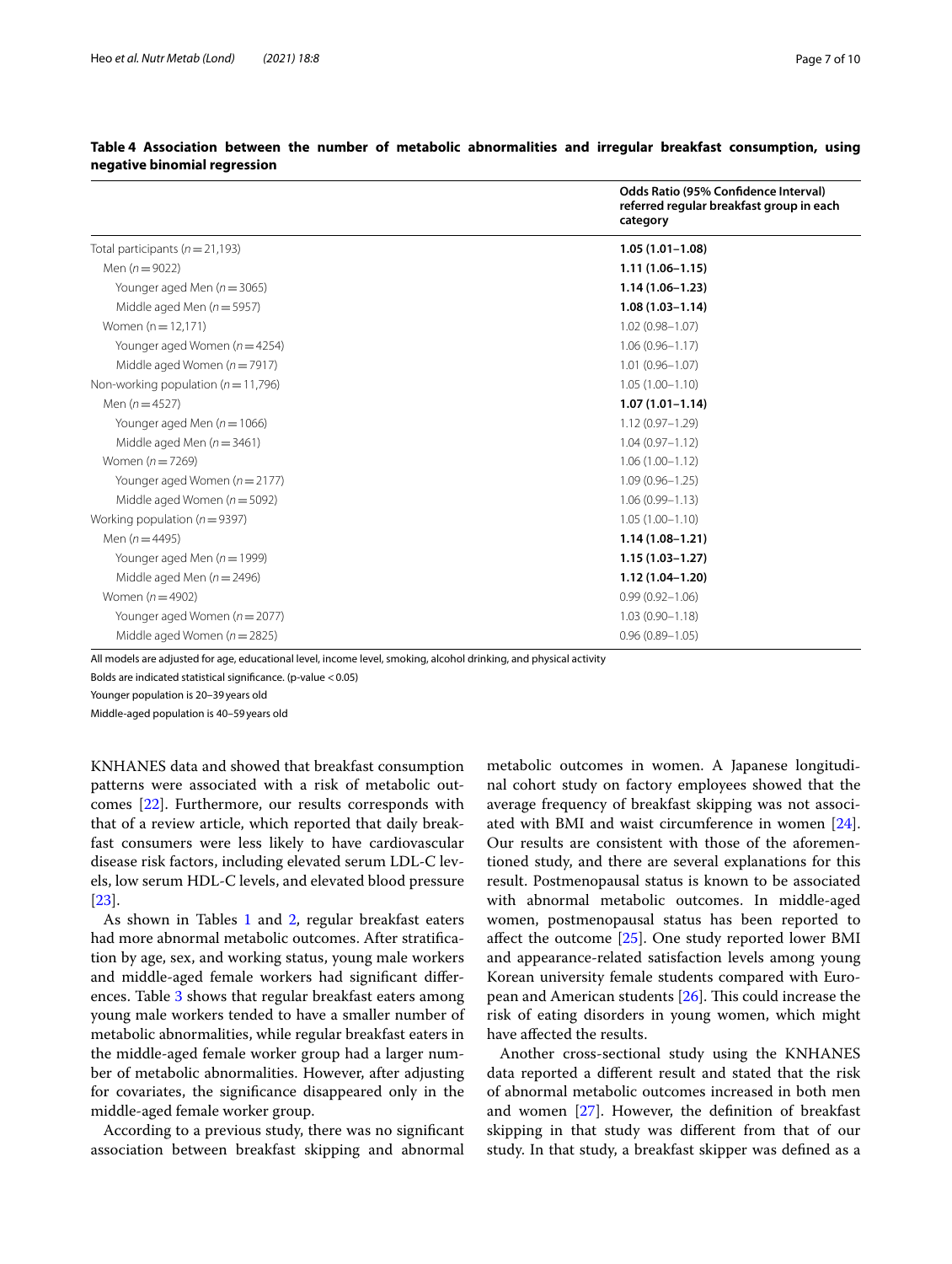subject who had skipped breakfast 1day or 2days before the survey. This definition has a limitation in the overall representation of breakfast consumption. From 2013, KNHANES changed the question regarding breakfast consumption habit from "Did you skip breakfast before 1 day or 2 days?" to "What is the average frequency of breakfast consumption per week for the past 1 year?" We considered the latter question in this study.

Herein, we have proposed several mechanisms to explain the association between abnormal metabolic outcomes and breakfast skipping. Breakfast is the very frst meal of the day, which kick-starts the daily metabolism of the human body. Energy consumption will be lower than the energy requirement if breakfast is skipped before going to work. Food deprivation is known to cause a reduction in the basal metabolic rate (BMR) via compensatory metabolism  $[28]$ . The reduction in the BMR leads to the consumption of excess calories, ultimately leading to weight gain.

The time of meal consumption affects the postprandial increase in energy expenditure and blood glucose levels. A randomized repeated-measures study showed that skipping breakfast was compensated by consuming big meals at lunch. In addition, the study found that breakfast skipping increased the overall 24h average blood glucose levels [[29\]](#page-9-10). Another study found that breakfast skipping was associated with higher hemoglobin A1c values, which indicate poorer glycemic control [\[30](#page-9-11)]. A longitudinal study showed that breakfast skippers had high levels of fasting insulin [[31\]](#page-9-12). Poor glycemic control is associated with high levels of glucose, insulin resistance, and high levels of fasting insulin. Insulin is known to stimulate hydroxy-methyl-glutaryl Co-A reductase activity, which plays a crucial role in the biosynthesis of cholesterol and lipids. Through these mechanisms, breakfast skipping might lead to increased fasting glucose levels, increased blood pressure, high levels of serum TG, and low levels of HDL-C.

This study observed a more significant relationship between breakfast skipping and abnormal metabolic outcomes in men in the working group than in women in all other groups. A previous study indicated that men in the working group, compared with women in the same group, had a higher risk of metabolic syndrome associated with working conditions [[32](#page-9-13)]. Another study reported a signifcantly increased risk of metabolic syndrome in working men compared with working women [[33\]](#page-9-14). The results of this study further support the idea of the working male population being vulnerable to metabolic diseases.

To the best of our knowledge, our study is the frst and largest sample-sized study to explore the association between abnormal metabolic outcomes and breakfast skipping in the Korean population. Only a few studies have investigated the effect of work status on the association between breakfast skipping and abnormal metabolic outcomes. Our research indicated that the detrimental efect of breakfast skipping was evident in the working Korean male population, especially in young adults. Educating young male workers regarding the benefts of eating breakfast could be a great way to prevent further metabolic diseases.

This study identified the relationship between breakfast skipping and the number of metabolic abnormalities and proposed a novel hypothesis to explain the variable strength of association according to the stratifcations. We considered stratifcations, such as age and work status, which had not been used in previous studies. Work status is an important factor that afects daily metabolism. The different strengths of association according to work status implies that daily activity or stress levels might be an efect modifer of the association between breakfast skipping and abnormal metabolic outcomes.

Our study has several limitations. First, we used a selfadministered questionnaire to acquire information about breakfast consumption. This study used a self-reported questionnaire for breakfast consumption because the use of a self-reported questionnaire is common in breakfast consumption studies, and its reliability has been clinically verifed in highly cited and qualifed studies [[3,](#page-8-2) [6](#page-8-5)]. Moreover, the proportion of regular breakfast eaters in this study was similar to that of previous study  $[21]$ . This shows the repeatability of the questionnaire. The large sample size in our study could also reduce the efect of the error. In addition, our questionnaire was designed to include the 1-year average frequency to appropriately refect the long-term dietary habits of the participants.

Second, considering the cross-sectional design of our study, caution must be exercised to establish a causal relationship. A longitudinal interventional study is needed to definitively unveil the exact mechanism. Third, although we stratifed participants based on work status, we did not examine specifc working conditions such as shift work, long working hours, manual work, and clerical work. Further analysis based on working conditions is required to determine whether breakfast skipping is an important risk factor for abnormal metabolic outcomes in the working population.

Finally, since the energy requirement for work was not quantifed in this study, we could not directly compare the morning energy expenditure between the working and non-working populations. Further detailed studies are required to reveal the relationship between early morning working, breakfast skipping, and the risk of abnormal metabolic outcomes. Previous studies reported the signifcant association between skipping breakfast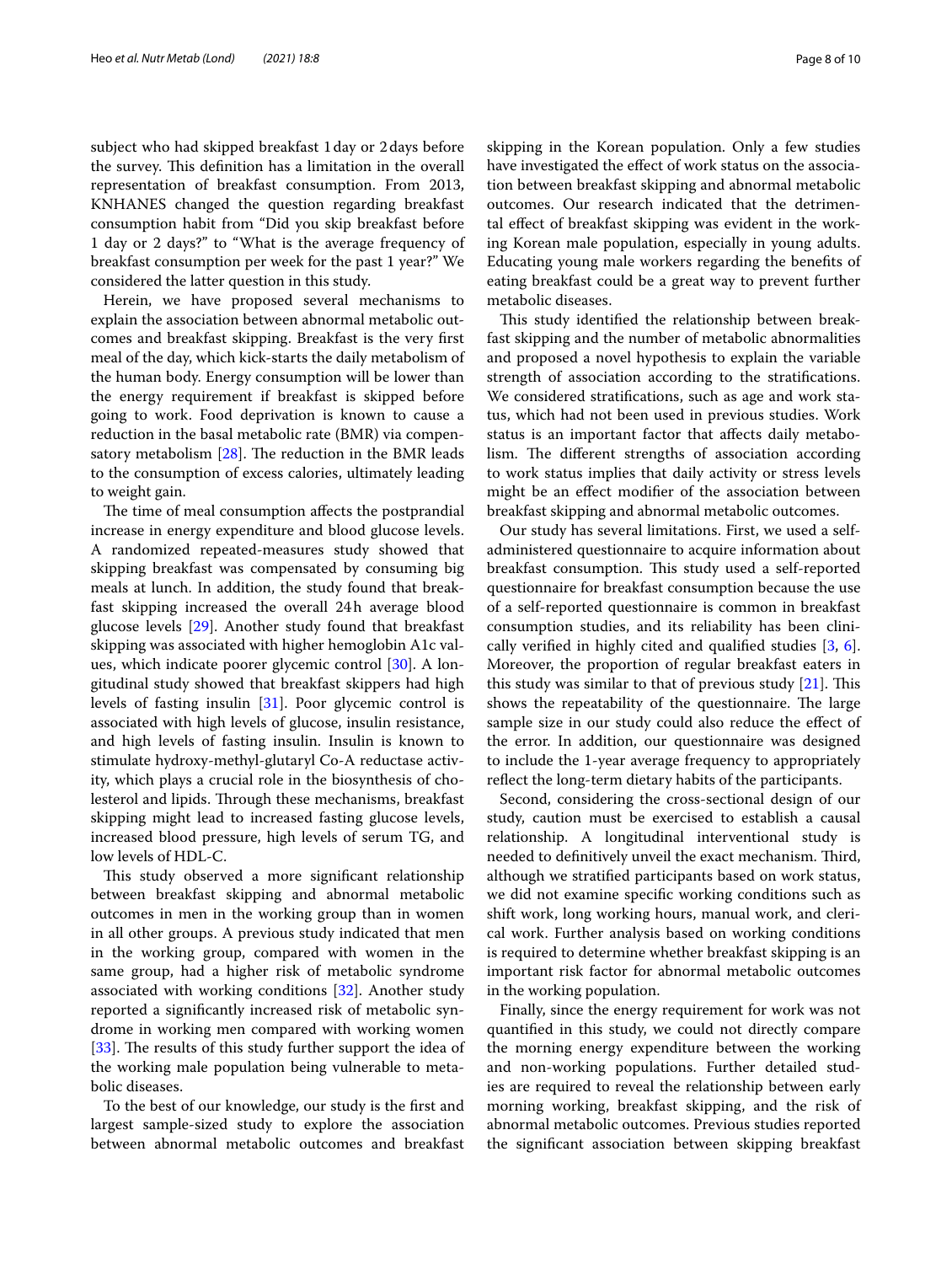and diet quality [\[34,](#page-9-15) [35](#page-9-16)]. Due to the lack of data on dietary quality, the quality and quantity of nutrients could not be analyzed in this study. The quality and quantity of nutrients in relation to breakfast skipping need to be clarifed in future studies.

Although breakfast is considered the most important meal of the day, the percentage of regular breakfast eaters among young adults was only 37.92%. This trend is in progress, accelerating the risk of metabolic outcomes among young adults. The risk is accentuated in the working population of young men, and further studies are required to clarify the association between specifc working conditions (working hours or shift work), breakfast habituation, and the risk of metabolic outcomes.

## **Conclusion**

Our study showed that breakfast skipping is associated with abnormal metabolic outcomes in the Korean male population, especially in young workers, and provided novel ideas to explain the mechanism through which breakfast skipping afects metabolic outcomes.

#### **Abbreviations**

KNHANES: Korea National Health and Nutrition Examination Survey; BMI: Body mass index; LDL-C: Low-density lipoprotein cholesterol; HDL-C: High-density lipoprotein cholesterol; TG: Triglyceride; BMR: Basal metabolic rate.

#### **Acknowledgements**

The authors thank the participants of KNHANES for the opportunity to perform this research.

#### **Authors' contributions**

JH and WL conceived and designed the study; analyzed and interpreted the data; and drafted and reviewed the manuscript. WJC and SH conducted the analyses and drafted and reviewed the manuscript. SKK interpreted the data and drafted and reviewed the manuscript. All authors have read and approved the fnal manuscript.

#### **Funding**

Not applicable.

#### **Availability of data and materials**

KNHANES data are publicly available. ([https://knhanes.cdc.go.kr/knhanes/eng/](https://knhanes.cdc.go.kr/knhanes/eng/index.do) [index.do\)](https://knhanes.cdc.go.kr/knhanes/eng/index.do).

### **Ethics approval and consent to participate**

Data were anonymized prior to obtaining from KNHANES. All participants in the survey signed an informed consent form. The Institutional Review Board (IRB) of the Gil Medical Center, Gachon University, approved this study (IRB number: GCIRB2020–147).

#### **Consent for publication**

Not applicable.

#### **Competing interests**

The authors declare that they have no competing interests.

#### **Author details**

- 
- <sup>1</sup> College of Medicine, Gachon University, Incheon, Republic of Korea.<br><sup>2</sup> Department of Occupational and Environmental Medicine, Gil Medical

Center, Gachon University College of Medicine, 21, Namdong‑daero 774 beon‑gil, Namdong‑gu, Incheon 21565, Republic of Korea.

Received: 23 July 2020 Accepted: 24 November 2020<br>Published online: 07 January 2021

## **References**

- <span id="page-8-0"></span>Asher G, Sassone-Corsi P. Time for food: the intimate interplay between nutrition, metabolism, and the circadian clock. Cell. 2015;161(1):84–92.
- <span id="page-8-1"></span>2. Jakubowicz D, Wainstein J, Landau Z, Raz I, Ahren B, Chapnik N, et al. Influences of breakfast on clock gene expression and postprandial glycemia in healthy individuals and individuals with diabetes: a randomized clinical trial. Diabetes Care. 2017;40(11):1573.
- <span id="page-8-2"></span>3. Cahill Leah E, Chiuve Stephanie E, Mekary Rania A, Jensen Majken K, Flint Alan J, Hu Frank B, et al. Prospective study of breakfast eating and incident coronary heart disease in a cohort of male US health professionals. Circulation. 2013;128(4):337–43.
- <span id="page-8-3"></span>4. Kaplan GA, Seeman TE, Cohen RD, Knudsen LP, Guralnik J. Mortality among the elderly in the Alameda County study: behavioral and demographic risk factors. Am J Public Health. 1987;77(3):307–12.
- <span id="page-8-4"></span>5. Stanton JL, Keast DR. Serum cholesterol, fat intake, and breakfast consumption in the United States adult population. J Am Coll Nutr. 1989;8(6):567–72.
- <span id="page-8-5"></span>6. Keski-Rahkonen A, Kaprio J, Rissanen A, Virkkunen M, Rose RJ. Breakfast skipping and health-compromising behaviors in adolescents and adults. Eur J Clin Nutr. 2003;57(7):842–53.
- <span id="page-8-6"></span>7. Leidy HJ, Ortinau LC, Douglas SM, Hoertel HA. Beneficial effects of a higher-protein breakfast on the appetitive, hormonal, and neural signals controlling energy intake regulation in overweight/obese, "breakfastskipping," late-adolescent girls. Am J Clin Nutr. 2013;97(4):677–88.
- <span id="page-8-7"></span>8. Hoyland A, Dye L, Lawton CL. A systematic review of the effect of breakfast on the cognitive performance of children and adolescents. Nutr Res Rev. 2009;22(2):220–43.
- <span id="page-8-8"></span>9. Szajewska H, Ruszczyński M. Systematic review demonstrating that breakfast consumption infuences body weight outcomes in children and adolescents in Europe. Crit Rev Food Sci Nutr. 2010;50(2):113–9.
- <span id="page-8-9"></span>10. So HK, Nelson EAS, Li AM, Guldan GS, Yin J, Ng PC, et al. Breakfast frequency inversely associated with BMI and body fatness in Hong Kong Chinese children aged 9–18 years. Br J Nutr. 2011;106(5):742–51.
- <span id="page-8-10"></span>11. Thompson-McCormick JJ, Thomas JJ, Bainivualiku A, Khan AN, Becker AE. Breakfast skipping as a risk correlate of overweight and obesity in school-going ethnic Fijian adolescent girls. Asia Pac J Clin Nutr. 2010;19(3):372–82.
- <span id="page-8-11"></span>12. Cho S, Dietrich M, Brown CJP, Clark CA, Block G. The effect of breakfast type on total daily energy intake and body mass index: results from the third national health and nutrition examination survey (NHANES III). J Am Coll Nutr. 2003;22(4):296–302.
- <span id="page-8-12"></span>13. Purslow LR, Sandhu MS, Forouhi N, Young EH, Luben RN, Welch AA, et al. Energy intake at breakfast and weight change: prospective study of 6,764 middle-aged men and women. Am J Epidemiol. 2007;167(2):188–92.
- <span id="page-8-13"></span>14. Otaki N, Obayashi K, Saeki K, Kitagawa M, Tone N, Kurumatani N. Relationship between breakfast skipping and obesity among elderly: cross-sectional analysis of the HEIJO-KYO study. J Nutr Health Aging. 2017;21(5):501–4.
- <span id="page-8-14"></span>15. Deshmukh-Taskar P, Nicklas TA, Radcliffe JD, O'Neil CE, Liu Y. The relationship of breakfast skipping and type of breakfast consumed with overweight/obesity, abdominal obesity, other cardiometabolic risk factors and the metabolic syndrome in young adults. The National Health and nutrition examination survey (NHANES): 1999–2006. Public Health Nutr. 2013;16(11):2073–82.
- <span id="page-8-15"></span>16. Min C, Noh H, Kang Y-S, Sim HJ, Baik HW, Song WO, et al. Skipping break‑ fast is associated with diet quality and metabolic syndrome risk factors of adults. Nutr Res Pract. 2011;5(5):455–63.
- <span id="page-8-16"></span>17. Kweon S, Kim Y, Jang M-j, Kim Y, Kim K, Choi S, et al. Data resource profle: the Korea national health and nutrition examination survey (KNHANES). Int J Epidemiol. 2014;43(1):69–77.
- <span id="page-8-17"></span>18. Expert Panel on Detection. Executive summary of the third report of the National Cholesterol Education Program (NCEP) expert panel on